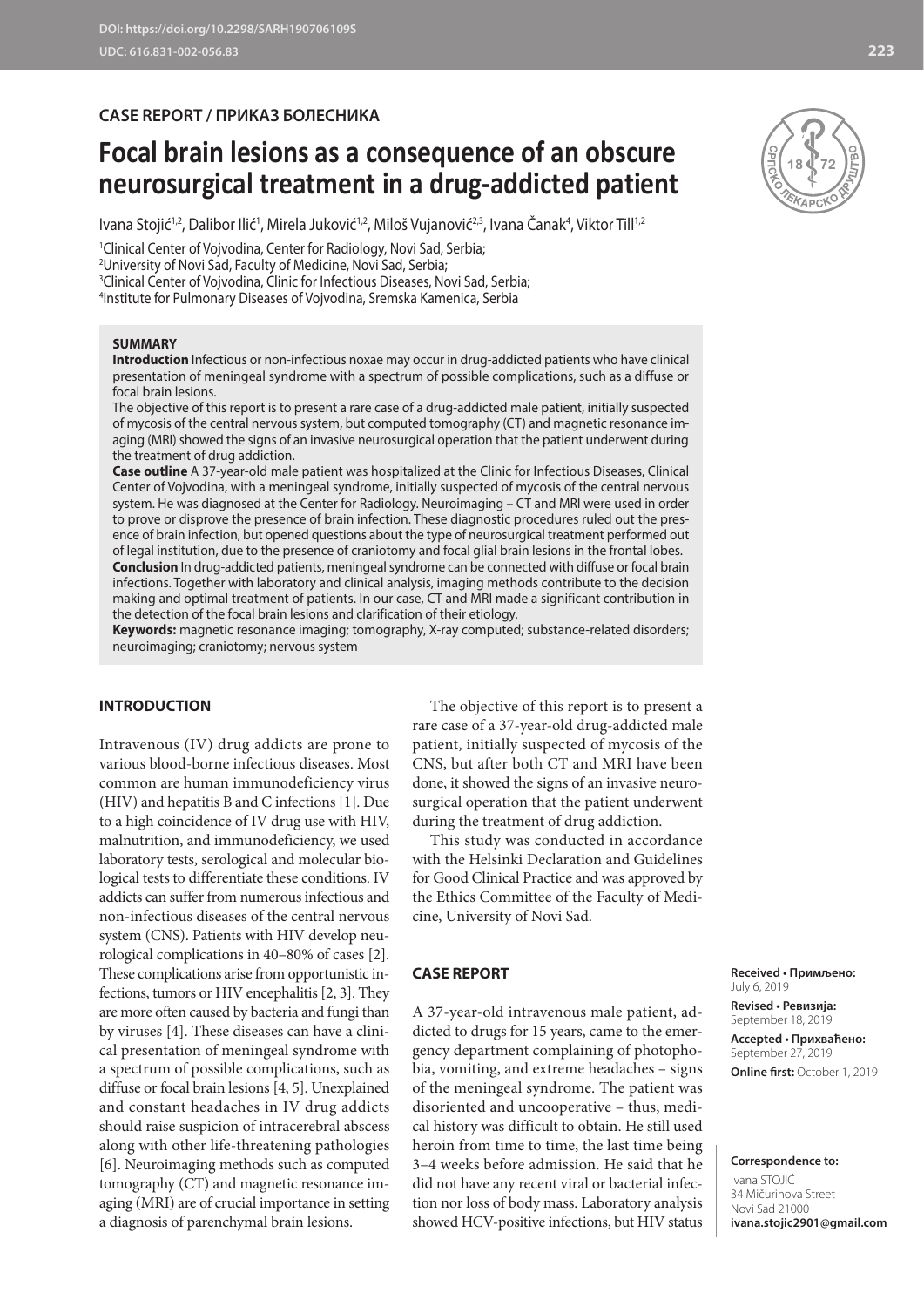

Figure 1. Computed tomography axial bone window displays bone defects of the frontal bones

of the patient was unknown. Clinical examination indicated that the patient was afebrile, somnolent, with old scars on both sides of the frontoparietal scalp. Neurological examination showed that the right pupil was slightly more dilated, meningeal signs were negative, and deep tendon reflexes on the lower extremities were brisker than normally. Other internal and neurological findings were without a coarse outburst. In laboratory findings, slightly elevated inflammation parameters were recorded – sedimentation rate 38/70 mm/h, C-reactive protein 30.1 mg/l (ref. 0–5), fibrinogen was in the normal range, as well as all the other biochemical blood and urine analyses. Acute bacterial and fungal nasopharyngeal infections were excluded (bacterial nasal and pharyngeal cultures, as well as fungal cultures were sterile). Hemoculture, bacteriological, and fungal findings were negative. Serological testing for toxoplasmosis (ELISA method) was negative. Chest X-ray, abdominal and pelvic ultrasonography were made during hospitalization and they were without any pathological findings. Initially, parenteral antibiotics, antimycotics (aminopenicillin, vancomycin, metronidazole, fluconazole), antiedematous therapy (mannitol), nonspecific hepatoprotective drug (Silymarin caps), infusion, and symptomatic (analgesic) therapy were included. The patient remained afebrile the entire time and his headaches had a tendency to regress. Lumbar puncture showed normal cerebrospinal fluid. During his hospitalization, head CT and MRI were done.

Non-enhanced head CT was performed. The contrast was not applied because the peripheral vein could not be accessed. It showed focal hypodense brain lesions in both frontal lobes. An infection of CNS was firstly suspected, but in differential diagnostics malignant tumors could not be excluded. On the bone window, bone defects from previous trepanation were seen on both sides of frontal bones (Figure 1). Acute pansinusitis was detected, most prominently in the right aspect of the frontal sinus, as well as sinusitis of the right maxillary sinus, which was described as mycotic (fungal ball) sinusitis.

Brain MRI and time of flight angiography showed oval T1 weighted (T1W) hypo/T2 weighted (T2W)



**Figure 2.** Magnetic resonance imaging T2W axial plane sequence – hyperintense zones frontally parasagittally bilaterally

hyperintense zones (Figure 2) with marginal T2W/FLAIR hyperintensity, without restriction of water molecules diffusion, without postcontrast enhancements frontally parasagittally bilaterally and with no pathological signal on proton density. Symmetrically from these zones throughout the postoperative skull defects there were linear T2W/ FLAIR hyperintensities that suit gliosis. These findings are primarily fields of encephalomalacia and gliosis due to a nonstandard neurosurgical procedure. Infectious, malignant, and inflammatory processes were excluded with great certainty.

Just after we presented our results to the patient, he revealed that he underwent a neurosurgical procedure in order to treat his addiction, but he did not have any medical documentation to prove the claim.

### **DISCUSSION**

A persistent headache in IV drug users imposes consideration of infectious complications of the CNS [6]. An afebrile state with normal or slightly elevated inflammatory parameters (leukocytosis, sedimentation, C-reactive protein) do not exclude infection of the CNS [7]. The type of narcotics, route, and length of application significantly affect the etiology, localization, and the form of CNS infection [6]. The severe headache which our patient had could be prescribed to acute pansinusitis detected on CT since we excluded CNS infections.

Focal brain infections in IV drug addicts are among possible complications and are usually caused by *Staphylococcus aureus*, *Streptococcus spp*., and *Cryptococcus spp*. [6, 8]. Bacterial sinusitis can also be the source of meningitis, cerebritis, and focal parenchymal lesions of the CNS [9]. Given the suspicion of the fungal etiology of focal brain lesions in CNS, we firstly suspected *Cryptococcus neoformans*, which is the most common causative agent of focal brain lesions. But after a non-enhanced CT was done, it made a huge reversal in our diagnosis. We found bone defects on both sides of the frontal bones, and although they could have been caused by a fungus (fungal osteomyelitis), these holes looked like trepanation defects. These facts opened a question about the type of non-documented neurosurgical treatment which was performed out of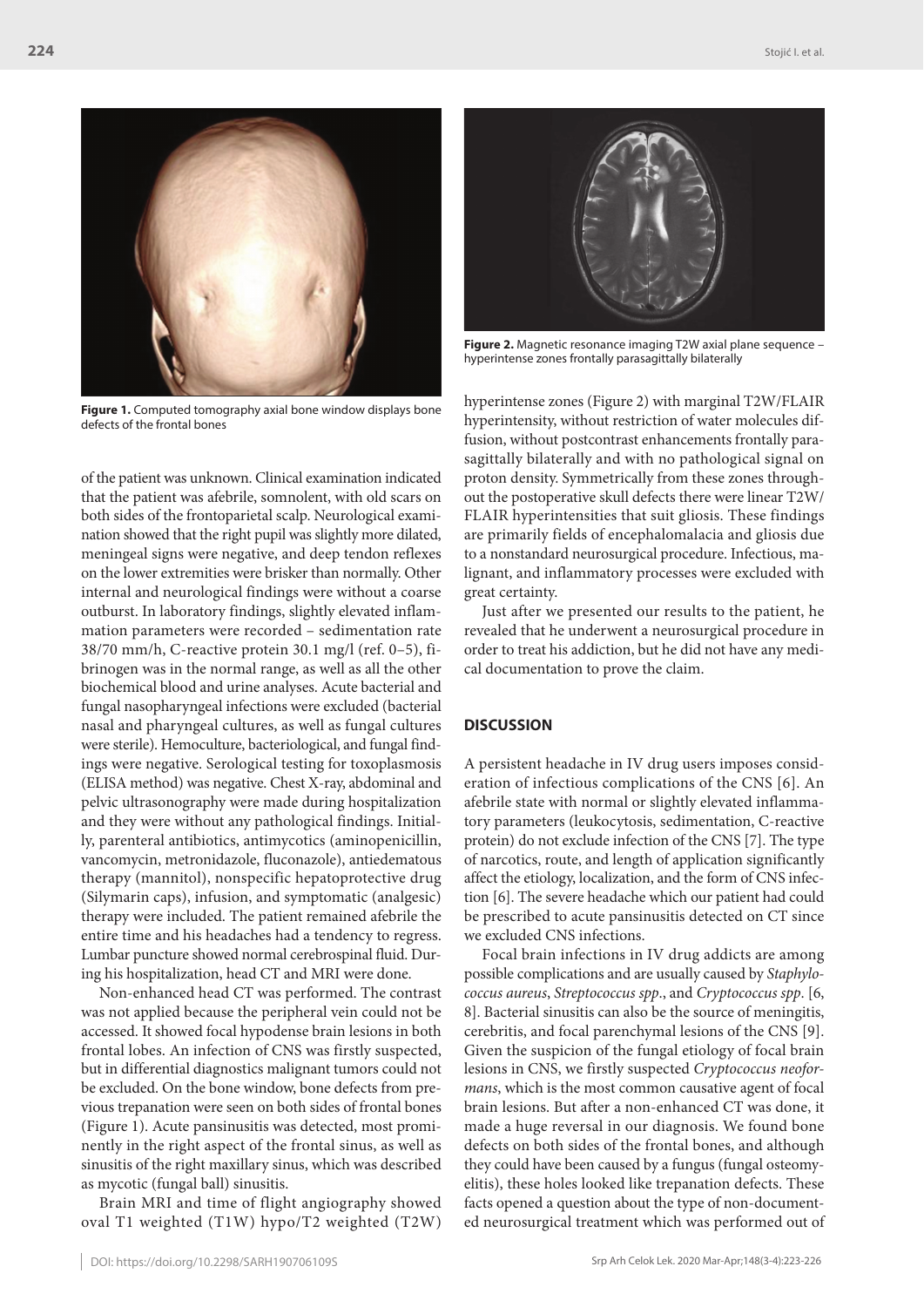a legal institution, due to the presence of a craniotomy. Stereotactic neurosurgical procedure had been initially performed for treating psychiatric complaints [10]. It later extended and was used as a treatment for pain and movement disorders [11]. A recent research has exposed the fact that it can be very useful in patients with an addiction refracted to therapy and for treating Parkinson's disease as well [12, 13]. Nowadays, with the development of deep brain stimulation (DBS), it is mainly used in implanting the intracerebral electrodes [14]. DBS presents an adaptable, adjustable, helpful neurosurgical procedure which delivers electrical pulses to the specific areas in the brain using implanted electrodes [11]. Considering all this, DBS was among our most probable causes, but we had to think of others as well.

Different surgical procedures have been performed to treat drug addiction, but without precise data from a large sample and randomized controlled trials concerning possible complications and the efficiency of the treatment [13]. Frontal lobe plays an important role in cognitive, behavioral and emotional processes with significant interactions between mesolimbic and mesocortical circuits, especially in drug-addicted patients [15]. Dopaminergic dysfunction in neural circuits also plays a specific role in prefrontal and anterior cingulate cortices in drug-addicted patients, and these specific areas are the target sites for neurosurgical interventions [12]. Bilateral cingulotomy and DBS are shown to be possible treatments in the therapy of

#### **REFERENCES**

- 1. Clarke K, Harris D, Zweifler JA, Lasher M, Mortimer RB, Hughes S. The significance of harm reduction as a social and health care intervention for injecting drug users: an exploratory study of a needle exchange program in Fresno, California. Soc Work Public Health. 2016;31(5):398–407.
- 2. Satishchandra P, Mahadevan A, Shibu VP, Ravishankar S, Sidappa N, Udaykumar R, et al. Usefulness of stereotactic biopsy and neuroimaging in management of HIV-1 Clade C associated focal brain lesions with special focus on cerebral toxoplasmosis. Clin Neurol Neurosurg. 2013;115(7):995–1002.
- 3. Bowen LN, Smith B, Reich D, Quezado M, Nath A. HIV-associated opportunistic CNS infections: pathophysiology, diagnosis and treatment. Nat Rev Neurol. 2016;12(11):662.
- 4. Levine DP, Brown PD. Infections in injection drug users. In: Mandell, Douglas, and Bennett's Principles and Practice of Infectious Diseases (Eighth Edition). Elsevier; 2015. p. 3475–91.
- 5. Shen G, Wu M, Gao B. Opportunistic Infections. In: Imaging of CNS Infections and Neuroimmunology. Springer; 2019. p. 79–85.
- 6. Garber B, Glauser J. Complications of Injection Drug Abuse. Emerg Med Rep. 2015;36(24).
- 7. Velissaris D, Pintea M, Pantzaris N, Spatha E, Karamouzos V, Pierrakos C, et al. The role of procalcitonin in the diagnosis of meningitis: a literature review. J Clin Med. 2018;7(6):148.
- 8. Davidson R, Brent A, Seale A. Oxford handbook of tropical medicine. Oxford University Press; 2014.
- 9. Shih RY, Koeller KK. Bacterial, fungal, and parasitic infections of the central nervous system: radiologic-pathologic correlation and historical perspectives: from the radiologic pathology archives. Radiographics. 2015;35(4):1141–69.
- 10. Bari AA, Mikell CB, Abosch A, Ben-Haim S, Buchanan RJ, Burton AW, et al. Charting the road forward in psychiatric neurosurgery: proceedings of the 2016 American Society for Stereotactic and Functional Neurosurgery workshop on neuromodulation for psychiatric disorders. J Neurol Neurosurg Psychiatry. 2018;89(8):886–96.

addiction, psychiatric diseases, and essential tremor [16]. For the first time in 1973, Balasubramaniam et al. analyzed the results of 28 addicted patients treated with bilateral stereotaxic cingulotomy with no long-term complications [17]. Later, Medvedev et al. [18] also investigated the characteristics and effect of the cingulotomy treatment in 348 heroin-dependent patients in 2003 [13]. Until the 2000s, 300 heroin-addicted patients were treated with bilateral cingulotomy in Russia. DBS can have adverse events, such as infections (1.7%), transient confusions (15.6%), seizures (1.5%), and can lead to death (0–0.4%). Implantation of the electrode, other than minor gliosis, do not cause any other damage to the brain tissue [19].

Brain imaging methods CT and MRI are essential for differential diagnosis and give more information about the types of brain lesions [4, 20]. The significance of radiological imaging modalities in our drug-addicted patient, especially MRI, was to show that the bilateral focal lesions in frontal brain regions did not originate from infections, but were rather a result of an invasive neurosurgical treatment.

In drug-addicted patients; meningeal syndrome could be connected with diffuse or focal brain infections. Together with laboratory and clinical analysis, imaging methods contribute to the decision-making and optimal treatment of patients.

#### **Conflict of interest:** None declared.

- 11. Hell F, Palleis C, Mehrkens JH, Koeglsperger T, Bötzel K. Deep Brain Stimulation Programming 2.0: Future Perspectives for Target Identification and Adaptive Closed Loop Stimulation. Front Neurol. 2019;10:314.
- 12. Kahan J, Mancini L, Flandin G, White M, Papadaki A, Thornton J, et al. Deep brain stimulation has state-dependent effects on motor connectivity in Parkinson's disease. Brain. 2019;142(8):2417–31.
- 13. Luigjes J, Van Den Brink W, Feenstra M, Van den Munckhof P, Schuurman PR, Schippers R, et al. Deep brain stimulation in addiction: a review of potential brain targets. Mol Psychiatry. 2012;17(6):572–83.
- 14. Müller UJ, Voges J, Steiner J, Galazky I, Heinze H, Möller M, et al. Deep brain stimulation of the nucleus accumbens for the treatment of addiction. Ann N Y Acad Sci. 2013;1282(1):119–28.
- 15. Wang TR, Moosa S, Dallapiazza RF, Elias WJ, Lynch WJ. Deep brain stimulation for the treatment of drug addiction. Neurosurg Focus FOC. 2018;45(2):E11.
- 16. Pycroft L, Stein J, Aziz T. Deep brain stimulation: An overview of history, methods, and future developments. Brain Neurosci Adv. 2018;2:2398212818816017.
- 17. Stelten BM, Noblesse LH, Ackermans L, Temel Y, Visser-Vandewalle V. The neurosurgical treatment of addiction. Neurosurg Focus. 2008;25(1):E5.
- 18. Medvedev SV, Anichkov AD, Poliakov I. Physiological mechanisms of the effectiveness of bilateral stereotactic cingulotomy in treatment of strong psychological dependence in drug addiction. Fiziol Cheloveka. 2003;29(4):117–23.
- 19. Müller UJ, Voges J, Steiner J, Galazky I, Heinze H, Möller M, et al. Deep brain stimulation of the nucleus accumbens for the treatment of addiction. Ann N Y Acad Sci. 2013;1282(1):119–28.
- 20. Jindal N, Verma SR, Gupta PK, Mital M. Imaging of Intracranial Space Occupying Lesions: A Prospective Study in A Tertiary Care Centre in Northern India. IOSR J Dent Med Sci. 2016;15(5):34–41.